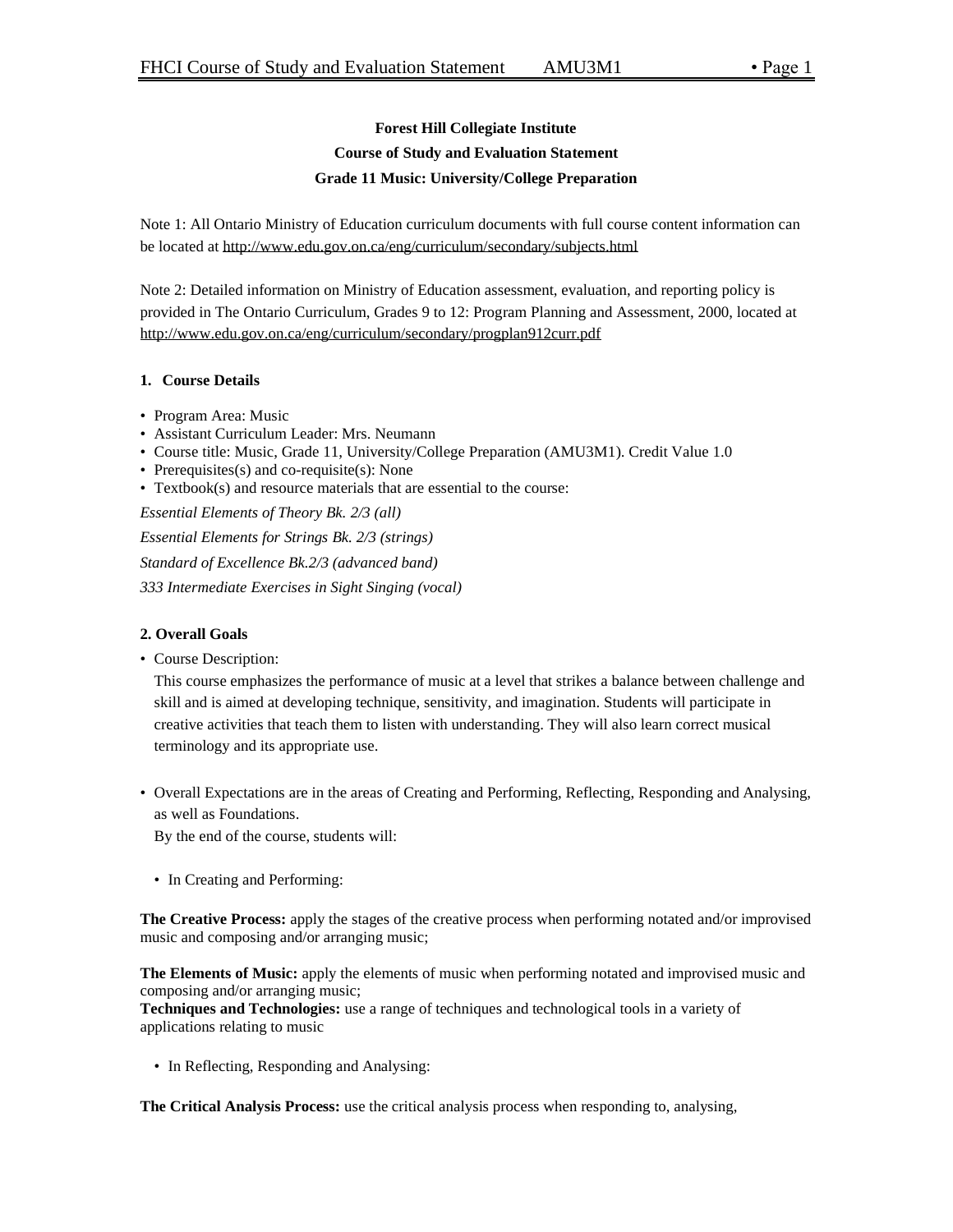reflecting on, and interpreting music;

**Music and Society:** demonstrate an understanding of social and cultural influences on and effects of traditional, commercial, and art music;

**Skills and Personal Growth:** demonstrate an understanding of how performing, creating, and critically analysing music has affected their skills and personal development;

**Connections Beyond the Classroom:** analyse opportunities and requirements for continued engagement in music;

• In Foundations:

**Theory and Terminology:** demonstrate an understanding of music theory with respect to concepts of notation and the elements and other components of music, and use appropriate terminology relating to them;

**Characteristics and Development of Musical Forms:** demonstrate an understanding of the development, function, and characteristics of various forms of music;

**Conventions and Responsible Practices:** demonstrate an understanding of conventions and responsible practices relating to music

• Specific Curriculum Expectations

Please refer to Ontario Ministry of Education curriculum document for details of Overall and Specific Expectations, found at http://www.edu.gov.on.ca/eng/curriculum/secondary/arts910curr.pdf

• Course content: *Performance – Individual and ensemble – 60 hours Ear training and sight reading – 10 hours; Theory – intermediate – 15 hours; Music Analysis – elements of music – 15 hours; Music in Society – 5 hours; Composition – 5 hours*

## **3. Program Planning Considerations**

• Individual Education Plan: Accommodations to meet the needs of exceptional students as set out in their Individual Education Plan will be implemented within the classroom program. Additional assistance is available through the Special Education program.

• The Role of Technology in the Curriculum. Using information technology will assist students in the achievement of many of the expectations in the curriculum regarding research, written work, analysis of information, and visual presentations.

• English as a Second Language (ESL): Appropriate accommodations in teaching, learning, and evaluation strategies will be made to help ESL students gain proficiency in English, since students taking ESL at the secondary level have limited time in which to develop this proficiency.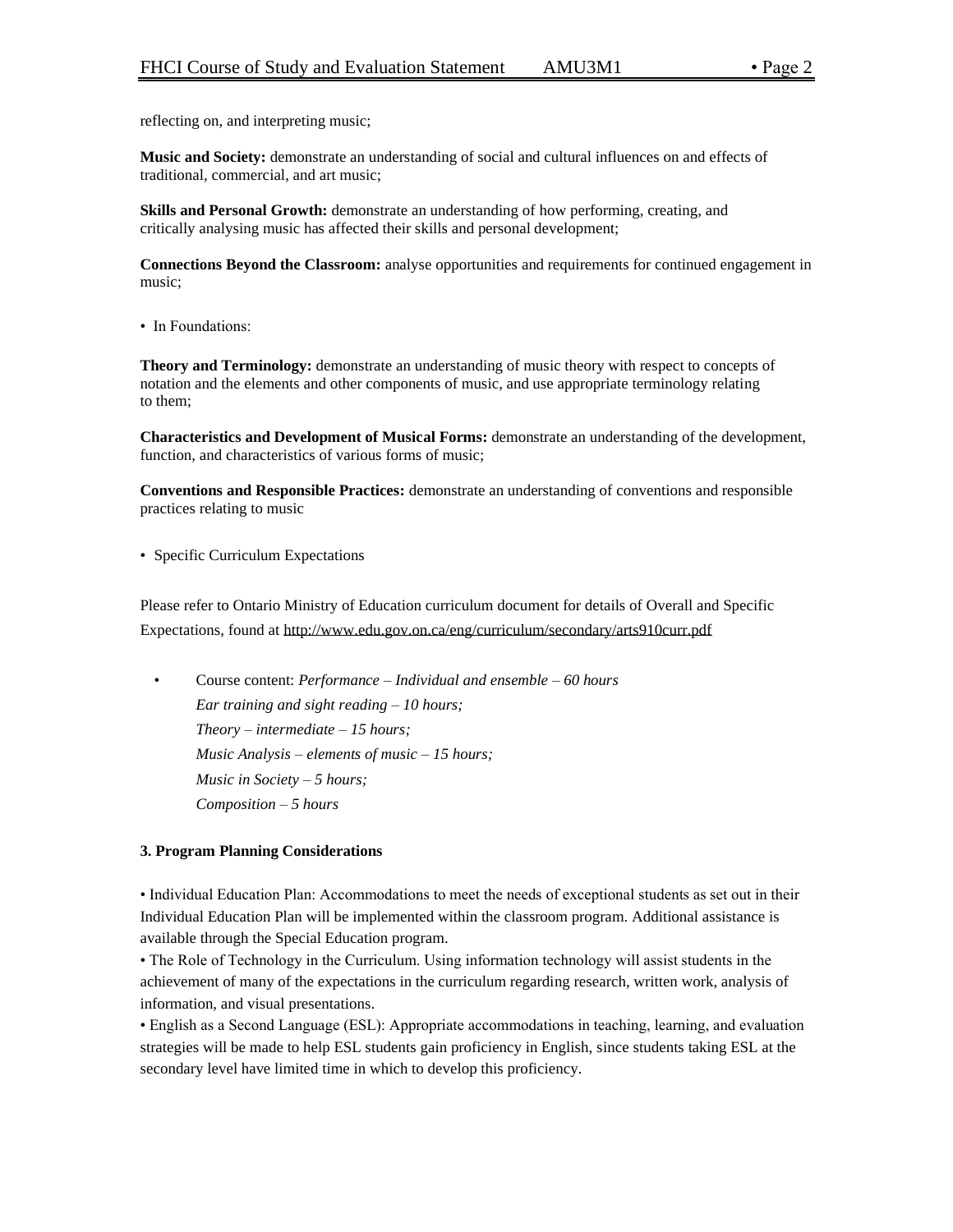• Career Education: Expectations in this course include many opportunities for students to explore educational and career options, and to become self-directed learners.

• Cooperative Education and Other Workplace Experiences: The knowledge and skills students acquire in this courses will assist them in their senior level cooperative-education and work-experience placements related to this course. General information about cooperative education courses can be found at http://www.edu.gov.on.ca/eng/document/curricul/secondary/coop/cooped.pdf

# **4. Learning Skills**

Learning Skills are skills and habits are essential to success in school and in the workplace. The Learning Skills evaluated are: Responsibility, Organization, Independent Work, Collaboration, Initiative and Selfregulation. Teachers report achievement on the five Learning Skills using letter symbols:  $E = Excellent$ ,  $G = Good, S = Satisfactory, N = Needs Improvement.$ 

Learning Skills clearly affect levels of achievement, but they are not part of the evaluation of achievement and are not included in the midterm mark or final course mark.

## **5. Academic Honesty: Cheating and Plagiarism**

Students are expected to submit only their own original work on evaluations done in class or out of class. Plagiarism is the passing off the ideas or writings of another as one's own. Cases of academic dishonesty (cheating and/or plagiarism) will be dealt with on a case-by-case basis, but each case will involve an investigation, communication with the student and his/her parent/guardian, and a mark of zero for the plagiarized work. Whether the student has an opportunity to demonstrate his/her learning in another assignment will be at the discretion of the teacher and/or Principal.

#### **6. Teaching Strategies**

Teachers use a variety of teaching strategies to maximize student learning. The following teaching strategies will be used in this course:

• Direct Instruction is highly teacher-directed. This strategy includes methods such as lecture, didactic questioning, explicit teaching, practice and drill, and demonstrations.

• Indirect Instruction is mainly student-centered. Indirect Instruction includes inquiry, induction, problem solving, decision making, and discovery.

• Interactive Instruction relies heavily on discussion and sharing among participants. Interactive instruction may include total class discussions, small group discussions or projects, or student pairs or triads working on assignments together.

• Experiential Learning is inductive, learner centered, and activity oriented. In Experiential Learning, students participate in an activity; critically look back on the activity to clarify learning and feelings; draw useful insights from such analysis; and/or put learning to work in new situations.

• Independent Study refers to the range of instructional methods which are purposefully provided to foster the development of individual student initiative, self-reliance, and self-improvement. The focus is on planned independent study by students under the guidance or supervision of a classroom teacher.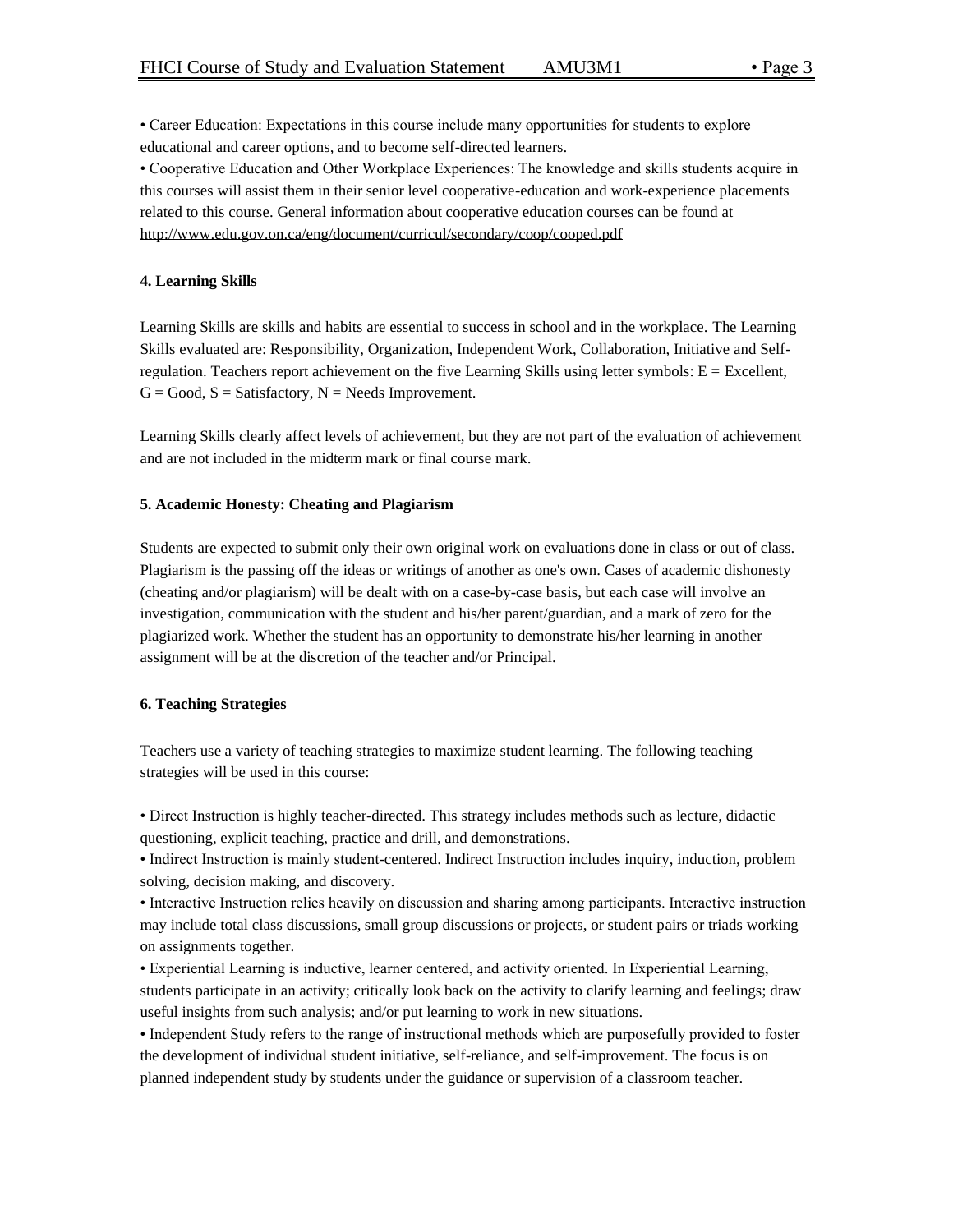# **7. Assessment and Evaluation Strategies**

## Assessment and Evaluation of Student Achievement

The primary purpose of assessment and evaluation is to improve student learning. Assessment is the process of gathering information from assignments, demonstrations, projects, performances, and tests that accurately reflects how well a student is achieving the curriculum expectations in a course. As part of assessment, teachers provide students with feedback that guides their efforts towards improvement.

Evaluation refers to the process of judging the quality of student work on the basis of established criteria, and assigning a value to represent that quality. In Ontario secondary schools, the value assigned will be in the form of a percentage grade.

- In this course, the following evaluation strategies will be used:
	- *Teacher observation of daily performance – oral feedback;*
	- *Individual, partner and group performance tests;*
	- *Quizzes and tests on music theory;*
	- *Written assignments: live and recorded performance review, historical letter, composer/performer research and presentation, song analysis;*
	- *Group and individual composition performance;*

## **8. Achievement Chart**

The achievement chart provides a standard, province-wide method for teachers to use in assessing and evaluating their students' achievement. Students are evaluated according to the major categories or strands in each course. Ministry curriculum documents provide detailed description of student achievement levels.

In this course, students are evaluated in three strands, according to the weightings shown:

| <b>Foundations</b> | and Analysing | Reflecting, Responding   Creating and Performing |
|--------------------|---------------|--------------------------------------------------|
|                    |               |                                                  |

## **9. 70% Mark on Course Work**

• Students need to demonstrate achievement of all the overall expectations of the course. 70% of the final mark in the course will be based on work done prior to the culminating activities. Evaluations that are late, missing, and/or incomplete will affect a student's 70% grade. See FHCI Evaluation Policy as printed in the Student Agenda Book for information about late, missed, and/or incomplete assignments.

• Dates, type, components of the evaluations during the course:

*Ongoing evaluation of daily performance*

*Class repertoire performance tests: instrumental – weekly, vocal – 4-6 times per semester*